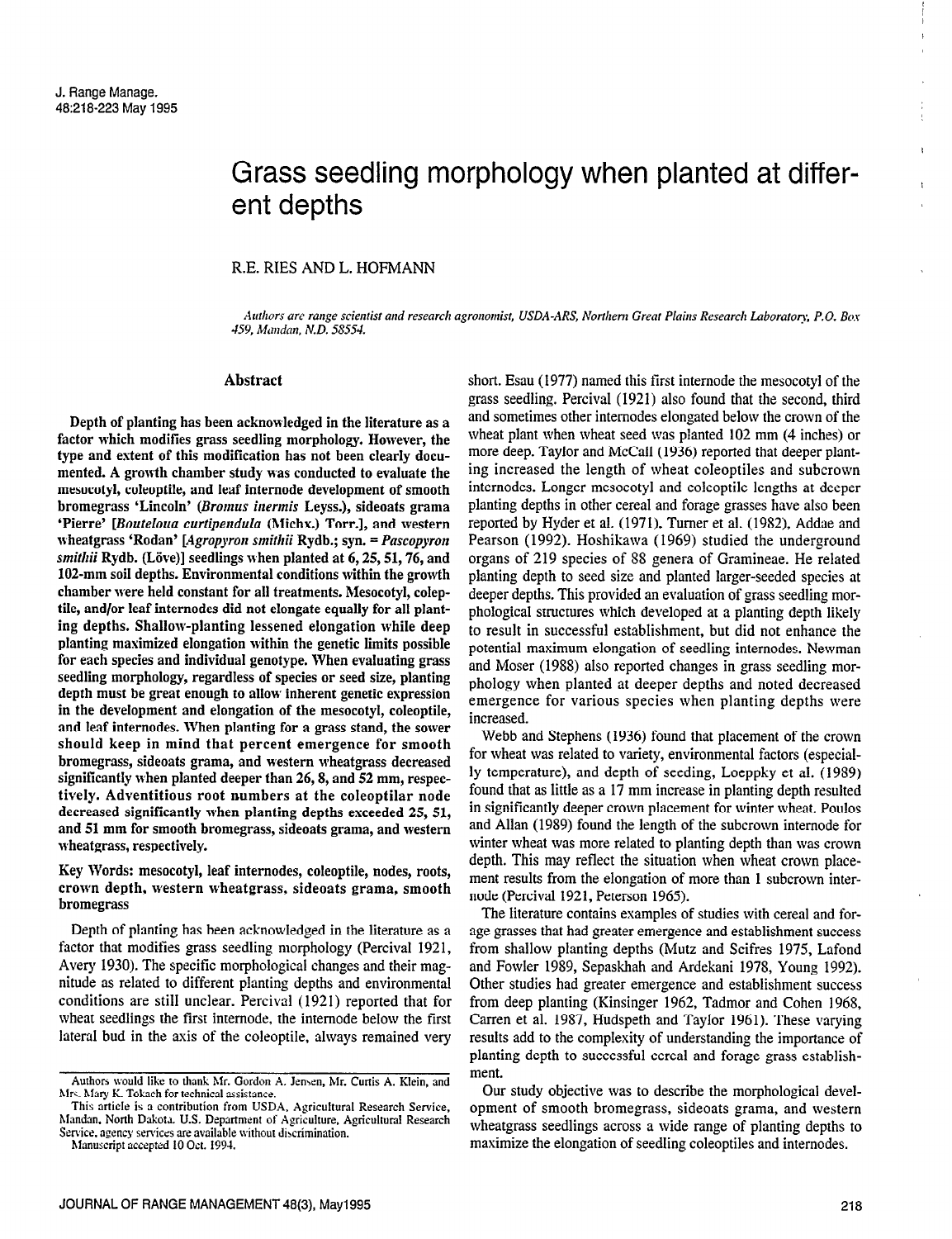## Study Methods

A growth chamber study was conducted to evaluate the morphological development of smooth bromegrass, sideoats grama, and western wheatgrass seedlings planted at planned depths of 6, 25,51,76, and 102 mm. The study was conducted twice during the winter of 1957-88, with 3 observations of each planting depth during each run. Cones were placed in the growth chamber in a completely random design for each species and sample date. Cone containers (38 mm tip diameter, 209 mm long, and 2<sup>o</sup> taper with a volume of  $164 \text{ cm}^3$ ) were painted black and packed with Lihen soil (sandy, mixed Entic Haploborolls) to the desired planting depth at a bulk density of  $1.4 \text{ g cc}^{-1}$ ; seeded and packed with the same soil and the same bulk density to within 10 mm of the top of the cone. Seven smooth bromegrass and western wheatgrass seeds (caryopsis + lemma and palea) were planted in each cone. Average seed weight plus or minus 1 standard deviation was  $2.6 \pm 0.8$  mg for smooth bromegrass and  $4.3 \pm 1.0$  mg for western wheatgrass. Ten seed (caryopsis) of sideoats grama were seeded per cone and averaged  $0.8 \pm 0.2$  mg per caryopsis.

High intensity sodium and multivapor lamps produced a photon flux density of about 1100  $\mu$  mol m<sup>-2</sup>s<sup>-1</sup> at the plant level in the growth chamber. Air temperatures were 23-25°C during a 14 hour day<sup>-1</sup> light period (0800 to 2200 hours) and from 17-19°C during a 10 hour day<sup>-1</sup> dark period (2200-0800 hours). At this light flux and air temperature, the soil temperature at a depth of 38 and 76 mm in the cones was about 23 and 22.6"C, respectively, at 1230 hours. During the dark periods at 0630 hours, soil temperature was about  $14.8$  and  $15.1^{\circ}$ C, respectively, at the 38 and 76 mm depths. A relative humidity was held near 50% throughout the day. Nutrients were added using half-strength Hoagland's nutrient solution (100 ppm N) at watering once a week. In the first study, cones were watered daily to field capacity (25% soil water by volume) for 20 days. The emerged plants became purple and were growing slowly. Watering was reduced to maintain about 21% soil water by volume. Weekend water was eliminated after 2 weeks by watering each cone to field capacity each Friday. Plants became normal in growth and color. Under this watering level and allowing 72 hours for stabilization, the soil water content in the cone containers was about 5.2, 5.5, 5.5, and 4.9 mm of water in the O-25,26-51, 52-76, and 77-102 mmsoil-depths, respectively.

The number of seedlings emerging from each cone was counted and used to determine the percent emergence for each planting depth. Seedlings in each cone were thinned after emergence was complete, so only the first emerged seedling remained in each cone. Cones were sampled at 7, 14,21,35,4S, and 58 days after planting to evaluate sequential development. Seedlings from the first run were grown for 5X days before the final sample was taken. Since crown placement appeared complete before 5s days, the final sample for the second run was taken at 4s days. Six cones were sampled for all-planting depths at 14 days after planting and at the final sample. At each sampling, each seedling was marked at the soil surface and was carefully washed from the soil. The actual planting depth, the vertical length of its mesocotyl, coleoptile, leaf internodes, number and location of adventitious roots, and other characteristics were measured. Analysis of variance (GLM for unbalanced data) was used to determine significant depth treatment effects at 14 days after planting and at the final sample date (SAS Institute 1985). When overall differences among planting depths were significant, differences among the individual depths for that date were tested for significance using a protected Wailer/Duncan test, k=lOO.

## ResuIts and Discussion

By 14 days after planting, almost all seedlings in this study had

| Depth of<br>Planting | $\mathbf n$ | Mesocotyl             | Total<br>Coleoptile |      | Coleoptile<br>Tip <sup>2</sup> | Days to<br>Emergence | Emergence <sup>3</sup> |  |
|----------------------|-------------|-----------------------|---------------------|------|--------------------------------|----------------------|------------------------|--|
| (mm)                 |             | Vertical length (mm)- |                     |      |                                |                      |                        |  |
| (Smooth Bromegrass)  |             |                       |                     |      |                                |                      | $($ %                  |  |
| 8.0 <sup>4</sup>     | 6           | 0.5 <sub>b</sub>      | 12.0 <sub>b</sub>   | 12.5 | $+4.5$                         | 5.0c                 | 57 a                   |  |
| 26.0                 | 6           | 2.5 <sub>b</sub>      | 25.0a               | 27.5 | $+1.5$                         | 6.3 <sub>b</sub>     | 57 a                   |  |
| 51.5                 | 6           | 3.5ab                 | 28.5 a              | 32.0 | $-19.5$                        | 8.7a                 | 21 <sub>b</sub>        |  |
| 77.0                 | 6           | 7.0a                  | 25.5a               | 32.5 | $-44.5$                        | NE <sup>5</sup>      | 0 <sub>b</sub>         |  |
| 103.0                | 6           | $4.5$ ab              | 30.0 a              | 34.5 | $-68.5$                        | <b>NE</b>            | 0 <sub>b</sub>         |  |
| (Sideoats Grama)     |             |                       |                     |      |                                |                      |                        |  |
| 8.0                  | 6           | 7.0 <sub>b</sub>      | 6.5a                | 13.5 | $+5.5$                         | 3.5c                 | 72 a                   |  |
| 25.0                 | 6           | 22.5ab                | 6.0 a               | 28.5 | $+3.5$                         | 5.0 <sub>b</sub>     | 50 b                   |  |
| 51.0                 | 6           | 34.5a                 | 5.0 a               | 39.5 | $-11.5$                        | 7.3a                 | 7c                     |  |
| 77.5                 | 6           | 35.0 a                | 5.5a                | 40.5 | $-37.0$                        | <b>NE</b>            | 0 <sub>c</sub>         |  |
| 102.5                | 6           | 31.5 a                | 4.5a                | 35.5 | $-67.0$                        | <b>NE</b>            | 0 <sub>c</sub>         |  |
| (Western Wheatgrass) |             |                       |                     |      |                                |                      |                        |  |
| 8.0                  | 6           | 0.0a                  | 14.0d               | 14.0 | $+6.0$                         | 5.8c                 | 64 a                   |  |
| 25.0                 | 6           | 0.0 a                 | 28.0c               | 28.0 | $+3.0$                         | 7.2c                 | 60 a                   |  |
| 52.0                 | 6           | 1.0a                  | 40.5 b              | 41.5 | $-10.5$                        | 9.5 <sub>b</sub>     | 60 a                   |  |
| 77.0                 | 6           | 0.0a                  | 47.0 a              | 47.0 | $-30.0$                        | 11.5a                | 7 <sub>b</sub>         |  |
| 102.0                | 6           | 2.0a                  | 50.0 a              | 52.0 | $-50.0$                        | <b>NE</b>            | 0 <sub>b</sub>         |  |

Table 1. Grass seedling morphology 14 days after planting.

 $M$ esocotyl + coleoptile.

<sup>2</sup> Location of coleoptile tip above (+) or below (-) soil surface.

 $\frac{3}{2}$  emergence observed for seedlings at 14 days after planting (smooth brome grass n=42, sideoats grams n=60, western wheatgrass n=42).

<sup>4</sup>All measurements rounded to nearest .5 mm; within columns, mean followed by same letter are not different at P ≤0.05 (Protected Waller/Duncan test, k=100).

<sup>5</sup> NE - no plants emerged at 14 days after planting.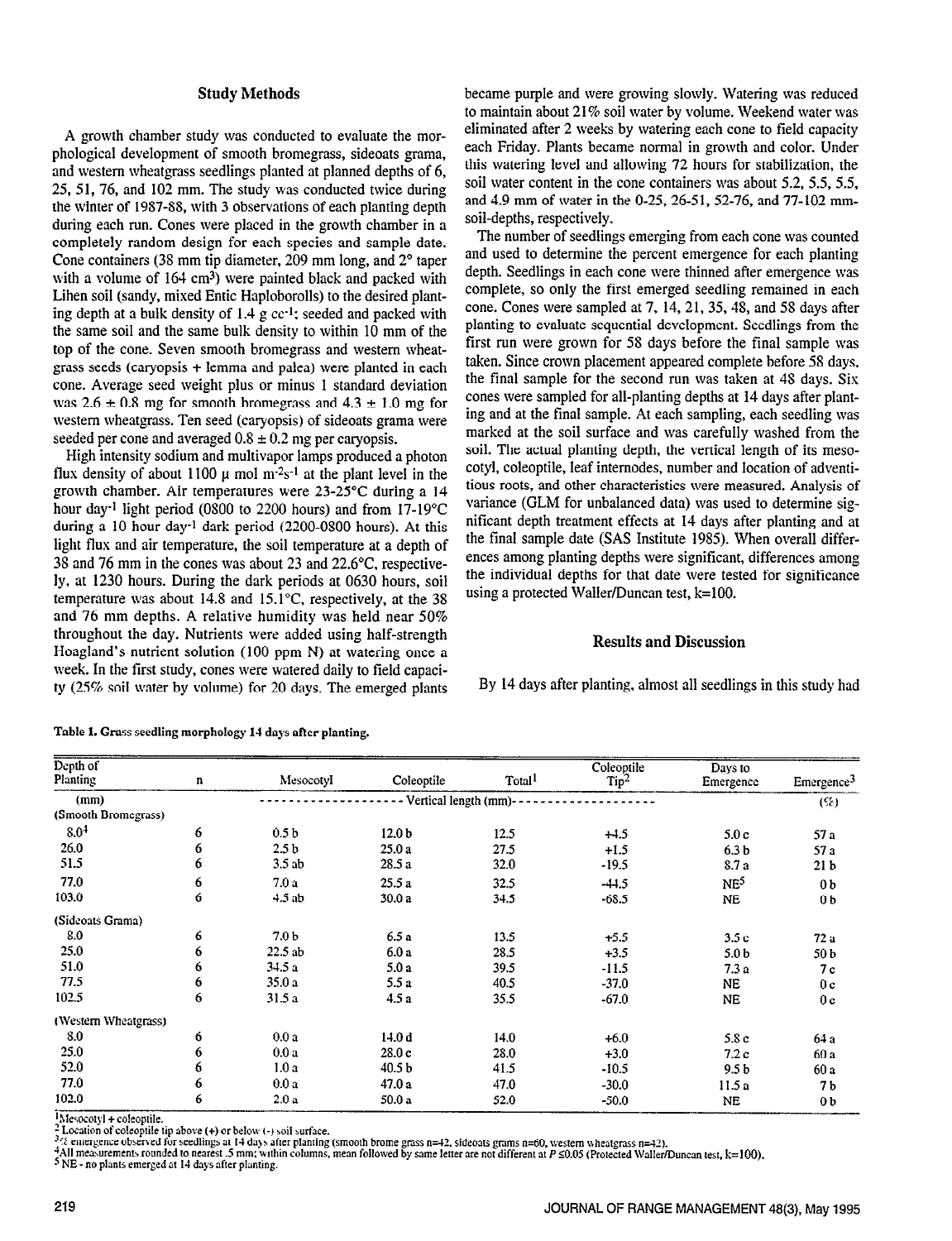emerged. Only 3 additional western wheatgrass seedlings emerged after 14 days, and they were from 102 and 76 mm planting depths. Generally, it appears that by 14 days after planting, mesocotyls plus coleoptiles have elongated to their maximum length (Table 1). At planting depths of 51 mm or greater, no coleoptiles reached the soil surface.

Smooth bromegrass seedlings emerged from a maximum depth of 5 1.5 mm and these seedlings emerged by the true leaves growing through 19.5 mm of soil. Smooth bromegrass percent emergence decreased significantly when planted at 5 1.5 mm compared with S and 26-mm depths (Table 1). These emergence results are similar to those reported by Lueck et al. (1949) for 'Lincoln' smooth bromegrass seeded in the field at 25 and 51 mm (1 and 2 inches). Days to emergence increased with planting depth for all species.

Sideoats grama seedlings also emerged from planting depth of 51 mm and the true leaves of these seedlings grew through 11.5 mm of soil. However, percent emergence of sideoats grama decreased significantly with each increase in planting depth (Table 1). The observed germination and emergence in our study is similar to that reported by Olmsted (1941) when he seeded sideoats grama at a planting depth of 6 to 12 mm (0.25 to 0.5 inches) in a greenhouse study.

Western wheatgrass percent emergence was similar as planting depth increased from S to 52 mm. At a 52 mm-planting depth, true leaves of western wheatgrass seedlings were able to penetrate 10.5 mm of soil without a significant decrease in emergence percentage (Table 1). Western wheatgrass seedlings emerged from a planting depth of 77 mm, and at this depth the true leaves of this species had to penetrate 30 mm of soil. At this planting depth, percent emergence of western wheatgrass decreased significantly when compared with S, 25, and 52 mm depths (Table 1).

Hyder et al. (1971) proposed that the mesocotyl and coleoptile represent the maximum depth of planting for a grass seedling, and beyond this depth, emergence will decrease significantly because true leaves are not as adapted to growing through soil as is the coleoptile. Our data indicate that differences exist between species in the ability of true leaves to penetrate soil. True leaves of western wheatgrass in our study penetrated 10.5 mm of soil without a significant decrease in emergence. In contrast, emergence of both smooth bromegrass and sideoats grama seedlings decreased when true leaves had to penetrate soil. In all cases, deeper planting resulted in more days until emergence. The length of the mesocotyl and coleoptile and position of the coleoptile tip for seedlings that did not emerge from the deeper planting depths provides an estimate of mesocotyl and coleoptile length needed to achieve emergence (Table 1).

The location of the crown of establishing grass seedlings over time is not well documented in the literature. Hyder (1974) defined the crown of a grass plant as the location where 2 or more nodes remain close together. Generally, grass seedlings are not considered established until functional adventitious roots develop enough to insure an adequate water and nutrient supply to the



Fig. 1. Seedling crown location at various days after planting at the planting depth that maximized mesocotyl and leaf internode elongation (51 mm for smooth bromegrass and sideoats grama and 76 mm for western wheatgrass).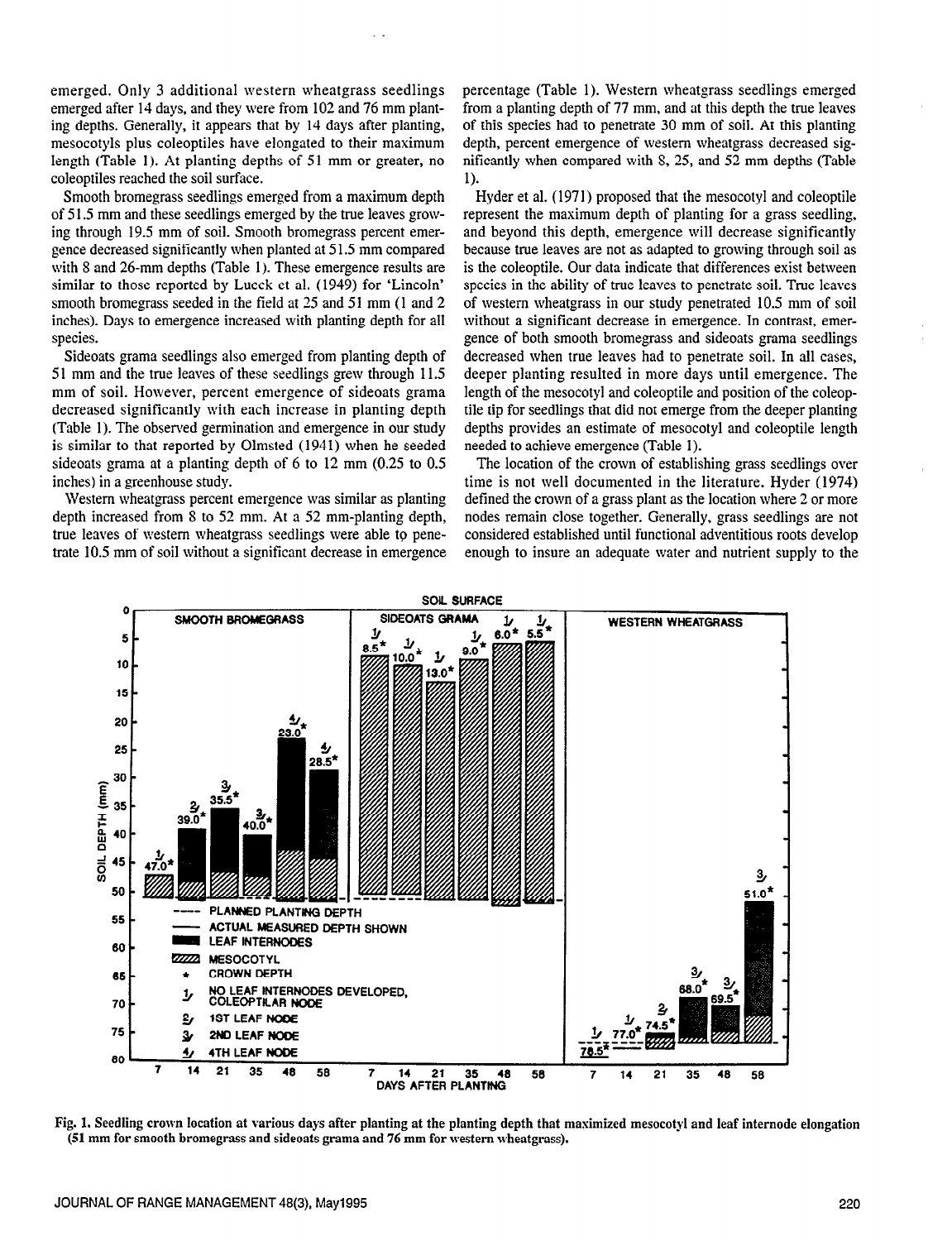new seedling (Esau 1960, Hyder et al. 1971). The crown locations of establishing smooth bromegrass, sideoats grama, and western wheatgrass seedlings at each sample date of this 58-day study are shown in Fig. 1. The planting depths of 51 mm for smooth bromegrass and sideoats grama and 76 mm for western wheatgrass maximized the elongation of the mesocotyl and leaf internodes of establishing grass seedling. At 48 days after planting, the crown node for smooth bromegrass was the 4th leaf node. The crown node for sideoats grama was always at the coleoptilar node, which reached its minimum depth in the soil about 14 days after planting. Planting seeds at 76 mm resulted in crowns of western wheatgrass being located at the second leaf node 35 days after planting. Some variation in position of the crown at the 6 harvest dates would be expected since data were collected by destructive sampling techniques and different plants were obsenred at each sampling date. These data show that the depth and location of the crown node for these species are elevated above planting depth by elongation of the mesocotyl and/or leaf internodes. Final crown location is important to grass seedling establishment and production because most tillers and adventitious roots develop at this depth.

The morphological characteristics of smooth bromegrass in this study were altered by depth of planting. Smooth bromegrass seedlings had the longest observed mesocotyl when planted at 51.5 mm (Table 2). The 1st leaf internode of smooth bromegrass was longest at the 76.5 mm planting depth, second longest at the 5 1.5 mm planting depth and did not develop at the 25 and S.5 mm planting depths. The 2nd leaf internode was longest when planted at 76.5 mm. The crown of smooth bromegrass seedlings was at the second leaf node when planted at 76.5 mm and was 37.5 mm below the soil surface. At the 51.5 mm planting depth, the 4th leaf node became the crown node for smooth bromegrass and was 25.5 mm below the soil surface. The coleoptilar node became the crown node for smooth bromegrass when planted at both 25 and 8.5 mm planting depths and was 20 and 6 mm below the soil surface, respectively. No seedlings emerged for smooth bromegrass from the 103 mm planting depth.

Mesocotyl length of the sideoats grama seedlings increased progressively with increased planting depth from 9 to 51 mm (Table 2). In all cases, the coleoptilar node was the crown node. The crown node was deepest when the seed was planted at 51 mm. The crown node was at a 2 mm depth when seed was planted at either 9 or 25.5 mm. For sideoats grama, the mesocotyl length and crown depth were increased by depth of planting. Sideoats grama seedlings did not emerge from the 76.5 or 101.5 mm planting depths.

The longest mesocotyl for western wheatgrass occurred on plants from the 76 mm planting depth, but was only 4 mm long (Table 2). The longest 1st leaf internode was 8 mm from the 76 mm planting depth. The coleoptilar node became the crown for all western wheatgrass seedlings when planted at 9,26.5,5 1, and 102 mm. The crown node was the 2nd leaf node for western wheatgrass seedlings planted at 76 mm and was elevated 14 mm above planting depth. Only 2 seedlings of western wheatgrass emerged from the 102 mm planting depth. These seedlings were weak upon emergence and showed no mesocotyl or leaf internode development (Table 2).

The total number of adventitious roots generally decreased with an increase in planting depth. However, the number of adventitious roots at the coleoptilar node were statistically the same for smooth bromegrass seedlings planted at X.5 and 25 mm, sideoats grama planted at 9, 25.5, and 51 mm, and for western wheatgrass seedlings planted at 9, 26.5, and 51 mm (Table 3). With mesocotyl and/or leaf internode elongation, adventitious roots were distributed at different depths and at different nodes of the establishing grass seedling. The Haun leaf scale (Haun 1973), a mea-

Table 2. Grass seedling morphology altered by planting depth at final sample date.

|                      |   |                   |                   | Leaf Internodes <sup>1</sup>                      |      | Crown               |                    |             |  |  |  |
|----------------------|---|-------------------|-------------------|---------------------------------------------------|------|---------------------|--------------------|-------------|--|--|--|
| Depth of Planting    | n | Mesocotyl         | 1st               | 2nd                                               | 3rd  | 4th                 | Depth <sup>2</sup> | Node        |  |  |  |
| (mm)                 |   |                   | (mm)              |                                                   |      |                     |                    |             |  |  |  |
| (Smooth Bromegrass)  |   |                   |                   |                                                   |      |                     |                    |             |  |  |  |
| $8.5^{3}$            | 6 | 2.5 <sub>b</sub>  | 0.0c              | 0.0 <sub>b</sub>                                  | 0.0a | 0.0a                | 6.0                | Coleoptilar |  |  |  |
| 25.0                 | 6 | 5.0ab             | 0.0c              | 0.0 <sub>b</sub>                                  | 0.0a | 0.0a                | 20.0               | Coleoptilar |  |  |  |
| 51.5                 | 6 | 9.5a              | 11.5 <sub>b</sub> | 3.5ab                                             | 0.5a | 1.0a                | 25.5               | 4th leat    |  |  |  |
| 76.5                 | 3 | 6.0ab             | 22.5a             | 10.5a                                             | 0.0a | 0.0 a               | 37.5               | 2nd leaf    |  |  |  |
| 103.0                |   | $-NE4$            |                   |                                                   |      |                     |                    |             |  |  |  |
| (Sideoats Grama)     |   |                   |                   |                                                   |      |                     |                    |             |  |  |  |
| 9.0                  | 6 | 7.0c              |                   | --------------- ND <sup>5</sup> ----------------- |      | 2.0                 | Coleoptilar        |             |  |  |  |
| 25.5                 | 6 | 23.5 <sub>b</sub> |                   | ------------- ND-----------------                 | 2.0  | Coleoptilar         |                    |             |  |  |  |
| 51.0                 | 6 | 46.0a             |                   | -------------- ND-----------------                | 5.0  | Coleoptilar         |                    |             |  |  |  |
| 76.5                 |   |                   |                   |                                                   |      |                     |                    |             |  |  |  |
| 101.5                |   |                   |                   |                                                   |      |                     |                    |             |  |  |  |
| (Western Wheatgrass) |   |                   |                   |                                                   |      |                     |                    |             |  |  |  |
| 9,0                  | 6 | 0.0 <sub>b</sub>  | 0.0a              | 0.0a                                              |      | -------- ND-------- | 9.0                | Coleoptilar |  |  |  |
| 26.5                 | 6 | 0.0 <sub>b</sub>  | 0.0a              | 0.0a                                              |      | --------ND--------  | 26.5               | Coleoptilar |  |  |  |
| 51.0                 | 6 | 2.0ab             | 0.0a              | 0.0a                                              |      | --------ND--------  | 49.0               | Coleoptilar |  |  |  |
| 76.0                 | 6 | 4.0a              | 8.0a              | 2.0a                                              |      | --------ND--------  | 62.0               | 2nd leaf    |  |  |  |
| 102.0                |   | 0.0 <sub>b</sub>  | 0.0a              | 0.0a                                              |      | --------ND--------  | 102.0              | Coleoptilar |  |  |  |

Leaf internode nomenclature follows that suggested by Ries and Hoffmann (1991).

2Depth of crown below soil surface.

3AlI measurements rounded IO nearest 0.5 mm. whm columns, means followed by same letter are not different at P SO.05 (Protected Wailer/Duncan rest, k=lOO).

NE - no plants emerged from these depths.

5 ND - no internode development.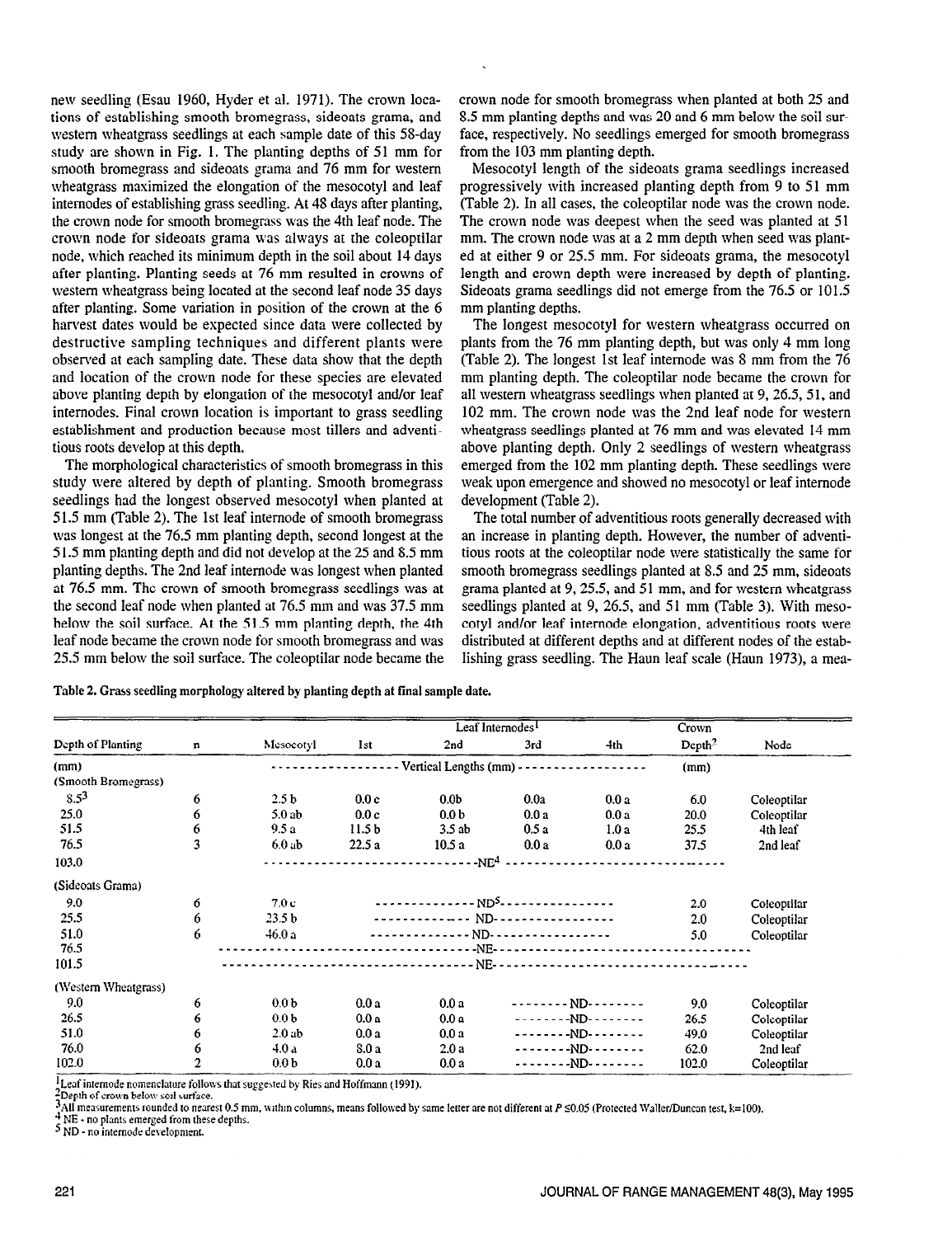Table 3. Nodes, depths, adventitious root numbers, Haun leaf scale, and percent emergence at final sample date.

|                      |             |       |                               |       |                            | Nodes <sup>1</sup> |                           |      |                  |      |          | Haun                          |                  |
|----------------------|-------------|-------|-------------------------------|-------|----------------------------|--------------------|---------------------------|------|------------------|------|----------|-------------------------------|------------------|
| Depth of Planting    | $\mathbf n$ |       | Coleoptilar                   |       | 1st Leaf                   |                    | 2nd Leaf                  |      | 3rd Leaf         |      | 4th Leaf | Leaves                        | Emer-            |
|                      |             |       | depth <sup>2</sup> Adv. roots | depth | Adv. roots                 | depth              | Adv. roots depth          |      | Adv. roots depth |      |          | Adv. roots Stage <sup>3</sup> | gence            |
| (mm)                 |             | mm    | #                             | mm    | #                          | mm                 | #                         | mm   | #                | mm   | #        |                               | $\varsigma_o$    |
| (Smooth Bromegrass)  |             |       |                               |       |                            |                    |                           |      |                  |      |          |                               |                  |
| $8.5^{4}$            | 6           | 6.0   | $15*5a$                       |       |                            |                    |                           |      |                  |      |          | 7.0 a                         | 57 a             |
| 25.0                 | 6           | 20.0  | $13* a$                       |       |                            |                    |                           |      |                  |      |          | 7.3a                          | 57 a             |
| 51.5                 | 6           | 42.0  | 2 <sub>b</sub>                | 30.5  | 8a                         | 27.0               | 2a                        | 26.5 | 1                | 25.5 | $1*$     | 5.9 a                         | 21 <sub>b</sub>  |
| 76.5                 | 3           | 70.5  | 1 <sub>b</sub>                | 48.0  | 2 <sub>b</sub>             | 37.5               | $4*$ a                    |      |                  |      |          | 3.5 <sub>b</sub>              | 2 <sub>6</sub>   |
| 103.0                |             |       |                               |       |                            |                    | NE <sup>7</sup>           |      |                  |      |          |                               | 0 <sub>b</sub>   |
| (Sideoats Grama)     |             |       |                               |       |                            |                    |                           |      |                  |      |          |                               |                  |
| 9.0                  | 6           | 2.0   | $18* a$                       |       |                            |                    |                           |      |                  |      |          | 8.3 a                         | 72a              |
| 25.5                 | 6           | 2.0   | $16* a$                       |       |                            |                    |                           |      |                  |      |          | 7.5a                          | 50 <sub>b</sub>  |
| 51.0                 | 6           | 5.0   | $12^*$ a                      |       |                            |                    |                           |      |                  |      |          | 6.1 <sub>b</sub>              | 7 c              |
| 76.5                 |             |       |                               |       |                            |                    | NE---- ------------------ |      |                  |      |          |                               | 0 <sub>c</sub>   |
| 101.5                |             |       |                               |       | --------------------- NE-- |                    |                           |      |                  |      |          |                               | 0 <sub>c</sub>   |
| (Western Wheatgrass) |             |       |                               |       |                            |                    |                           |      |                  |      |          |                               |                  |
| 9.0                  | 6           | 9.0   | $15* a$                       |       |                            |                    |                           |      |                  |      |          | 6.9 a                         | 64 a             |
| 26.5                 | 6           | 26.5  | 14 <sup>2</sup> a             |       |                            |                    |                           |      |                  |      |          | 5.7 ab                        | 60 a             |
| 51.0                 | 6           | 49.0  | $11* a$                       |       |                            |                    |                           |      |                  |      |          | 5.5ab                         | 60 a             |
| 76.0                 | 6           | 72.0  | 4 b                           | 64.0  | 3                          | 62.0               | $\mathbf{I}^*$            |      |                  |      |          | 4.7b                          | 6 <sup>6</sup> b |
| 102.0                | 2<br>$-$    | 102.0 | $0 * b$<br>$-1$               |       | $\overline{1}$             |                    |                           |      |                  |      |          | 0.6c                          | 1 <sub>6</sub>   |

Node nomenclature follows that suggested by Ries and Hofmann (1991).

 $\frac{2}{3}$  Depth of node below soil surface. 3Haun leaf stage (Haun, 1973).

Ä All measurements rounded to nearest 0.5 mm or nearest whole root; within columns, means followed by same letter are not different at P ≤0.05 (Protected Waller/Duncan test,

 $\frac{1}{2}$  =100).<br> $\frac{1}{2}$  indicates crown location.

6 % Emergence observed for all seeds planted (smooth bromegrass and western wheatgrass n=210).<br>7 NE - no plants emerged from these depths.

sure of seedling maturity, showed significantly slower maturity for seedlings that had to emerge from greater planting depths. Percent emergence also decreased with increased planting depths.

These data show that seedling morphological characteristics are affected by planting depth. Care must be taken in seedling evaluation studies to ensure a planting depth great enough to allow for potential elongation of the mesocotyl, coleoptile, and/or leaf internodes. Grass seedlings do not continue to elongate their mesocotyl, coleoptile, or leaf internodes, even if genetically possible, when certain soil surface temperature and light conditions are encountered. However, elongation of the mesocotyl, coleoptile, or leaf internodes does continue, if genetically possible, when these surface conditions are not encountered. This research is complicated because of the decrease in number of seedlings in any seed lot that can emerge and establish from greater planting depths.

#### **Conclusions**

The morphological characteristics of smooth bromegrass, sideoats grama, and western wheatgrass seedlings changed as depth of planting increased. These data clarify some of the conflicting results reported in the literature where mesocotyl or leaf internode elongations differed among studies. Mesocotyl, coleoptile, and/or leaf internode elongation does not occur equally at all planting depths. Within the genetic limit of individual genotype within each species, shallow planting depth decreased internode elongation while deep planting increased maximum internode elongation at the expense of emergence. When evaluating grass seedling morphology, regardless of species or seed size, planting depth must be great enough to allow for maximum genetic potential elongation of mesocotyl, coleoptile, and leaf internodes. However, when planting for a grass stand, the sower should keep in mind that percent emergence for smooth bromegrass, sideoats grama, and western wheatgrass decreased significantly when planted deeper than 26, 8, and 52 mm, respectively. Also, adventitious root numbers at the coleoptilar node decreased significantly when planting depths exceeded 25, 51, and 51 mm, respectively, for smooth bromegrass, sideoats grama, and western wheatgrass.

# **Literature Cited**

Addae, P.C., and C.J. Pearson. 1992. Variability in seedling elongation of wheat, and some factors associated with it. Aust. J. Exp. Agr. 32:377-382.

- Avery, G.S., Jr. 1930. Comparative anatomy and morphology of embryos and seedlings of maize, oats, and wheat. Bot. Gaz. 89:1-39.
- Carren, C.J., A.M. Wilson, and R.L. Cuany. 1987. Caryopsis weight and planting depth of blue grama, II. Emergence in marginal soil moisture. J. Range Manage. 40:212-216.
- Esau, K. 1960. Anatomy of seed plants. 1st Ed. John Wiley & Sons, Inc., N.Y.
- Esau, K. 1977. Anatomy of seed plants. 2nd Ed. John Wiley & Sons, Inc.,  $N.Y.$
- Haun, J.R. 1973. Visual quantification of wheat development. Agron. J. 65:116-119.
- Hoshikawa, K. 1969. Underground organs of the seedlings and the systematics of Gramineae. Bot. Gaz. 130:192-203.